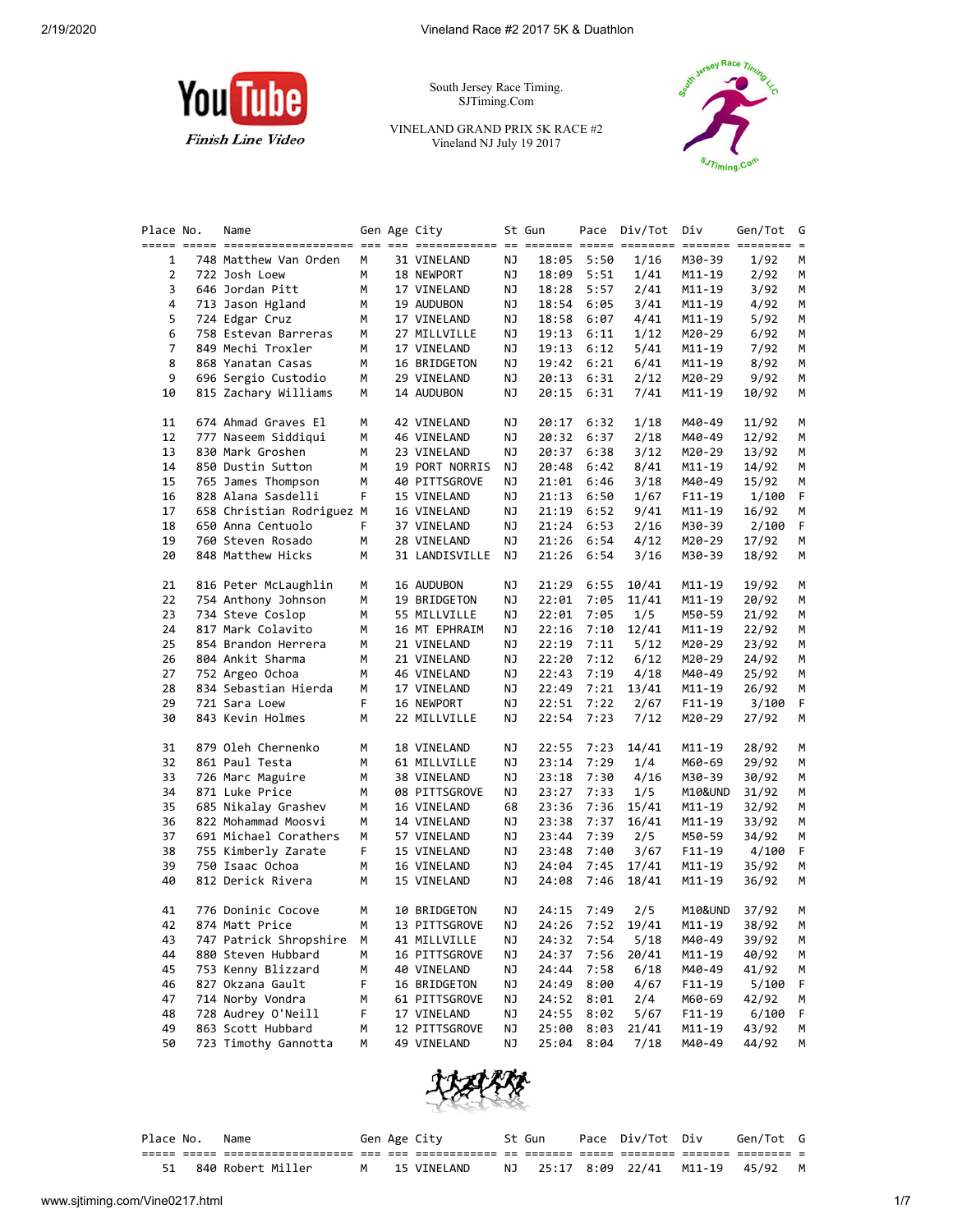| 52  | 744 Isaiah McCullough     | м | 14 VINELAND                | ΝJ        | 25:28 | 8:12                       | 23/41 | M11-19             | 46/92            | М |
|-----|---------------------------|---|----------------------------|-----------|-------|----------------------------|-------|--------------------|------------------|---|
| 53  | 839 Quajon Kinsey         | M | 16 VINELAND                | NJ        | 25:35 | 8:14                       | 24/41 | $M11 - 19$         | 47/92            | M |
| 54  | 660 Jessica Melo          | F | 15 VINELAND                | ΝJ        | 25:35 | 8:14                       | 6/67  | $F11-19$           | 7/100            | F |
| 55  | 802 Xochil Ramirez        | F | 28 VINELAND                | ΝJ        | 25:59 | 8:22                       | 1/7   | F20-29             | 8/100            | F |
| 56  | 738 Craig Minarich        | M | 41 NEWFIELD                | NJ.       | 26:00 | 8:22                       | 8/18  | M40-49             | 48/92            | M |
| 57  | 749 Amanda McCloskey      | F | 27 VINELAND                | NJ        | 26:19 | 8:29                       | 2/7   | $F20-29$           | 9/100            | F |
| 58  | 845 Altun Curtis          | М | 30 VINELAND                | ΝJ        | 26:24 | 8:30                       | 5/16  | M30-39             | 49/92            | M |
| 59  | 870 Frank Price           | М | 42 PITTSGROVE              | <b>NJ</b> | 26:28 | 8:32                       | 9/18  | M40-49             | 50/92            | М |
| 60  | 762 Ibette Cruz-Lopez     | F | 19 VINELAND                | NJ.       | 26:38 | 8:35                       | 7/67  | $F11 - 19$         | 10/100           | F |
|     |                           |   |                            |           |       |                            |       |                    |                  |   |
| 61  | 888 Flor Mendez           | F | 36 VINELAND                | NJ        | 26:39 | 8:35                       | 6/16  | M30-39             | 11/100           | F |
| 62  | 866 Abigail Perez         | F | 13 BRIDGETON               | ΝJ        | 26:45 | 8:37                       | 8/67  | $F11 - 19$         | 12/100           | F |
| 63  | 706 Joseph Mattincci      | М | 17 VINELAND                | ΝJ        | 26:49 | 8:38                       | 25/41 | M11-19             | 51/92            | М |
| 64  | 766 James Thompson Jr     | M | 15 PITTSGROVE              | ΝJ        | 27:05 | 8:43                       | 26/41 | M11-19             | 52/92            | M |
| 65  | 727 Nayeh Garcia          | F | 18 BRIDGETON               | ΝJ        | 27:14 | 8:46                       | 9/67  | $F11 - 19$         | 13/100           | F |
| 66  | 847 Meadoe Harrell-Alva F |   | 16 VINELAND                | NJ        | 27:25 | 8:50                       | 10/67 | $F11 - 19$         | 14/100           | F |
| 67  | 852 Tori Rivers           | M | 46 MILLVILLE               | ΝJ        | 27:29 | 8:51                       | 10/18 | M40-49             | 53/92            | М |
| 68  | 793 Kevin Holmes          | M | 46 MILLVILLE               | ΝJ        | 27:32 | 8:52                       | 11/18 | M40-49             | 54/92            | M |
| 69  | 784 Karla Dolores         | F | 43 VINELAND                | NJ        | 27:45 | 8:56                       | 1/12  | F40-49             | 15/100           | F |
|     |                           |   |                            |           |       |                            |       |                    |                  |   |
| 70  | 756 Dylan Zarate          | M | 11 VINELAND                | ΝJ        | 27:56 | 9:00                       | 27/41 | M11-19             | 55/92            | М |
| 71  | 818 Trinity Pritchett     | F | 16 VINELAND                | ΝJ        | 27:59 | 9:01                       | 11/67 | $F11 - 19$         | 16/100           | F |
| 72  | 771 Oscar Hernandez       | M | 36 VINELAND                | NJ        | 28:04 | 9:02                       | 7/16  | M30-39             | 56/92            | M |
| 73  | 729 Emily O'Neill         | F | 17 VINELAND                | ΝJ        | 28:24 | 9:09                       | 12/67 | $F11 - 19$         | 17/100           | F |
| 74  |                           | М |                            |           |       |                            |       |                    |                  | М |
|     | 736 Michael Thompson      |   | 48 RIO GRANDE              | ΝJ        | 28:27 | 9:10                       | 12/18 | M40-49             | 57/92            |   |
| 75  | 801 Siera Rivera          | F | 16 VINELAND                | ΝJ        | 28:48 | 9:16                       | 13/67 | $F11 - 19$         | 18/100           | F |
| 76  | 794 Mark Shepard          | М | 58 VINELAND                | ΝJ        | 28:50 | 9:17                       | 3/5   | M50-59             | 58/92            | M |
| 77  | 846 Peter Monaghan        | М | 62 STRATFORD               | ΝJ        | 29:03 | 9:21                       | 3/4   | M60-69             | 59/92            | М |
| 78  | 835 Ezekiel Sode          | М | 22 VINELAND                | ΝJ        | 29:13 | 9:25                       | 8/12  | M20-29             | 60/92            | М |
| 79  | 775 Dalvi Ihoa            | М | 25 VINELAND                | ΝJ        | 29:29 | 9:30                       | 9/12  | M20-29             | 61/92            | М |
| 80  | 890 Giovanni Espana       | М | 12 VINELAND                | ΝJ        | 29:30 | 9:30                       | 28/41 | M11-19             | 62/92            | M |
| 81  | 813 Tamira Lopez          | F | 15 VINELAND                | ΝJ        | 29:41 | 9:34                       | 14/67 | $F11 - 19$         | 19/100           | F |
| 82  | 735 Amanda Grissman       | F | 21 VINELAND                | ΝJ        | 29:43 | 9:34                       | 3/7   | $F20-29$           | 20/100           | F |
| 83  | 719 Koreah Stratton       | F | 16 VINELAND                | ΝJ        | 29:43 | 9:34                       | 15/67 | $F11 - 19$         | 21/100           | F |
| 84  | 733 Toni Coslop           | F |                            | NJ        | 29:46 | 9:35                       |       | F40-49             |                  | F |
| 85  |                           | F | 49 MILLVILLE               |           |       |                            | 2/12  |                    | 22/100           |   |
|     | 720 Aaniya Burroughs      |   | 17 VINELAND                | ΝJ        | 29:47 | 9:35                       | 16/67 | $F11-19$           | 23/100           | F |
| 86  | 832 Natalia Smith         | F | 17 VINELAND                | ΝJ        | 29:48 | 9:36                       | 17/67 | $F11 - 19$         | 24/100           | F |
| 87  | 860 Jonah Middleton       | M | 17 VINELAND                | ΝJ        | 29:49 | 9:36                       | 29/41 | M11-19             | 63/92            | M |
| 88  | 867 Sarymar Perez         | F | 15 BRIDGETON               | ΝJ        | 29:52 | 9:37                       | 18/67 | $F11 - 19$         | 25/100           | F |
| 89  | 831 Ritamarie Unite       | F | 17 VINELAND                | <b>NJ</b> | 29:56 | 9:38                       | 19/67 | $F11 - 19$         | 26/100           | F |
| 90  | 881 Jonathan Strope       | М | 27 WILLIAMSTOWN NJ         |           | 30:14 | 9:44                       | 10/12 | M20-29             | 64/92            | М |
| 91  | 851 Masyiah Brawner       | F | 10 VINELAND                | ΝJ        | 30:16 | 9:45                       | 1/3   | <b>F10&amp;UND</b> | 27/100           | F |
| 92  | 842 Katie Holmes          | F | 22 MILLVILLE               | ΝJ        | 30:27 | 9:48                       | 4/7   | F20-29             | 28/100           | F |
| 93  | 715 Denise Vondra         | F | 62 PITTSGROVE              | ΝJ        |       | 30:46 9:54                 | 1/1   | F60-69             | 29/100           | F |
| 94  | 745 Kyari Quinones        | F | 15 VINELAND                | ΝJ        |       | 30:57 9:58                 | 20/67 | $F11-19$           |                  | F |
| 95  | 810 Katiushka Nazario     | F | 15 VINELAND                | ΝJ        |       | 31:05 10:00                | 21/67 | F11-19             | 30/100           | F |
| 96  | 795 Latoya Murray         | F | 30 VINELAND                | ΝJ        |       | 31:08 10:01                | 8/16  | M30-39             | 31/100<br>32/100 | F |
| 97  | 792 Leanne Kuhn           | F | 24 MILLVILLE               | NJ        |       | 31:24 10:07                | 5/7   | $F20-29$           | 33/100           | F |
| 98  |                           | М |                            | ΝJ        |       |                            |       |                    |                  | М |
| 99  | 785 Eduardo Dolores       | M | 46 VINELAND<br>13 VINELAND | NJ        |       | 31:34 10:10<br>31:42 10:12 | 13/18 | M40-49<br>M11-19   | 65/92<br>66/92   | M |
| 100 | 819 Vincent Bosco         | M |                            | NJ        |       |                            | 30/41 |                    |                  | M |
|     | 663 Geovanni Perez        |   | 15 VINELAND                |           |       | 31:42 10:13                | 31/41 | $M11 - 19$         | 67/92            |   |



| Place No. | Name                   |      | Gen Age City       |     | St Gun | Pace        | Div/Tot  | Div                | Gen/Tot G |     |
|-----------|------------------------|------|--------------------|-----|--------|-------------|----------|--------------------|-----------|-----|
|           | ====================   | $==$ | ees essessessess   |     |        |             | ======== | --------           |           |     |
| 101       | 876 Lance Creighton    | м    | 11 PITTSGROVE      | ΝJ  |        | 31:44 10:13 | 32/41    | $M11 - 19$         | 68/92     | M   |
| 102       | 772 Leticia Hernandez  | F    | 35 VINELAND        | NJ  |        | 31:49 10:15 | 9/16     | M30-39             | 34/100    | - F |
| 103       | 778 Jason Harrell      | М    | 43 MAYS LANDING NJ |     |        | 31:51 10:15 | 14/18    | M40-49             | 69/92     | м   |
| 104       | 668 Fernando Duran     | M    | 14 VINELAND        | ΝJ  |        | 31:52 10:16 | 33/41    | $M11 - 19$         | 70/92     | M   |
| 105       | 779 Aubrey Harrell     | F.   | 08 MAYS LANDING NJ |     |        | 31:52 10:16 | 2/3      | <b>F10&amp;UND</b> | 35/100    | - F |
| 106       | 811 Ramon Nazario      | М    | 13 VINELAND        | NJ  |        | 31:53 10:16 | 34/41    | $M11 - 19$         | 71/92     | M   |
| 107       | 883 Warren Johnson     | М    | 29 VINELAND        | ΝJ  |        | 31:58 10:18 | 11/12    | M20-29             | 72/92     | M   |
| 108       | 884 Corey Nichols      | м    | 37 VINELAND        | ΝJ  |        | 32:01 10:19 | 10/16    | M30-39             | 73/92     | M   |
| 109       | 649 Katia Antonetti649 | F    | 15 VINELAND        | NJ  |        | 32:10 10:21 | 22/67    | $F11-19$           | 36/100 F  |     |
| 110       | 800 Marita Soto        | F    | 39 VINELAND        | NJ. |        | 32:14 10:23 | 11/16    | M30-39             | 37/100 F  |     |
|           |                        |      |                    |     |        |             |          |                    |           |     |
| 111       | 763 Kayla Garci        | F.   | 18 VINELAND        | NJ  |        | 32:26 10:27 | 23/67    | $F11-19$           | 38/100 F  |     |
| 112       | 682 Janelys Rodriguez  | F.   | 14 VINELAND        | NJ  |        | 32:27 10:27 | 24/67    | $F11-19$           | 39/100 F  |     |
| 113       | 665 Nyah Marshall      | F    | 16 VINELAND        | NJ  |        | 32:28 10:27 | 25/67    | $F11-19$           | 40/100    | - F |
| 114       | 657 Xavier Gonzales    | м    | 14 VINELAND        | NJ  |        | 32:50 10:34 | 35/41    | $M11 - 19$         | 74/92     | M   |
| 115       | 873 Ella Price         | F    | 11 PITTSGROVE      | NJ. |        | 33:09 10:40 | 26/67    | $F11-19$           | 41/100    | - F |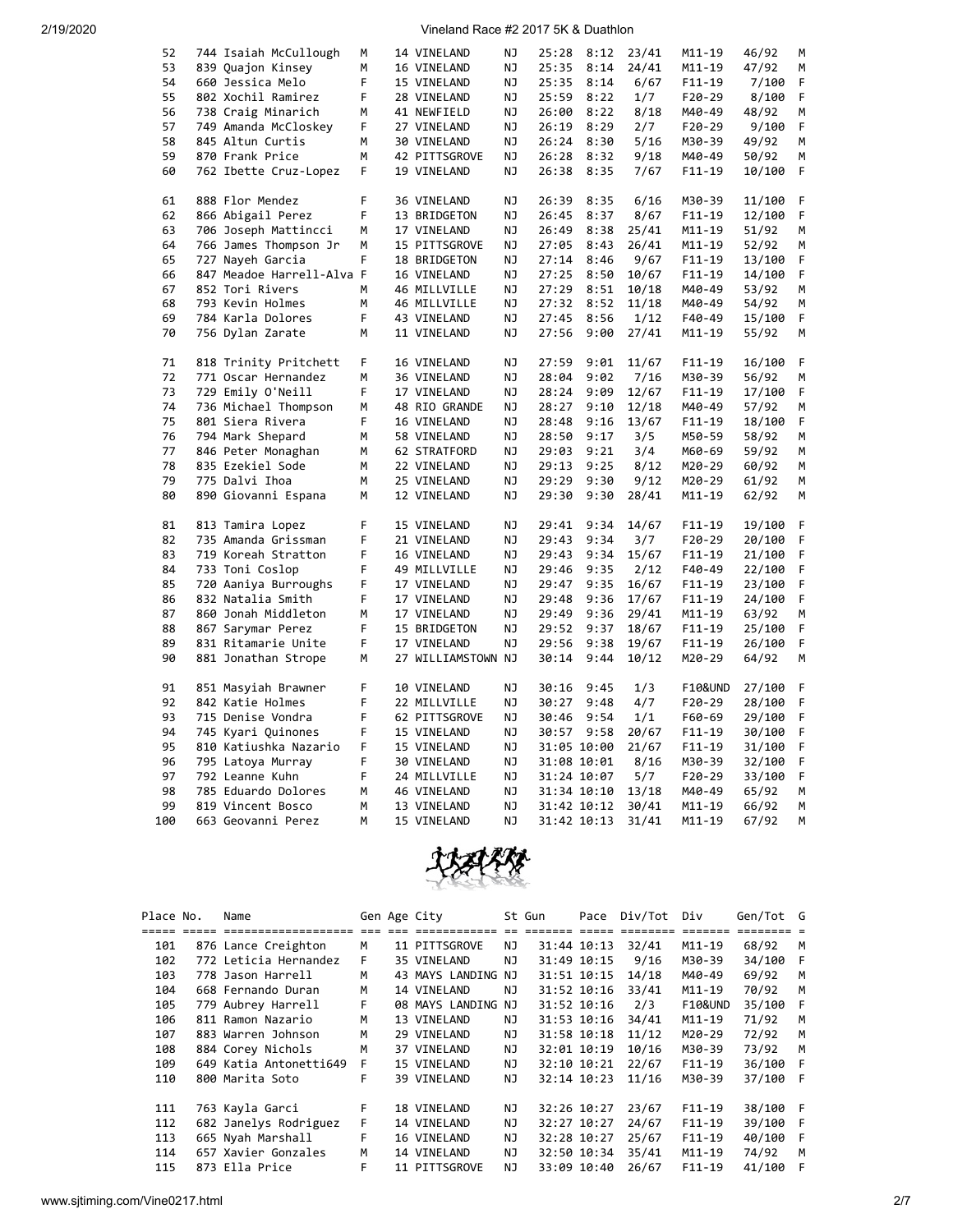| 116 | 838 Dale Schwed           | M  | 46 VINELAND     | NJ.       | 33:10 10:41 | 15/18 | M40-49             | 75/92  | M            |
|-----|---------------------------|----|-----------------|-----------|-------------|-------|--------------------|--------|--------------|
| 117 | 853 Shawn Rivers          | F  | 36 MILLVILLE    | NJ        | 33:10 10:41 | 12/16 | M30-39             | 42/100 | F            |
| 118 | 869 Jonah Alvarez         | M  | 09 VINELAND     | NJ        | 33:20 10:44 | 3/5   | M10&UND            | 76/92  | M            |
| 119 | 716 Ezriela Chaniz-Rico F |    | 15 VINELAND     | NJ        | 33:31 10:48 | 27/67 | $F11-19$           | 43/100 | F            |
| 120 | 808 Ofelia Espana         | F  | 42 VINELAND     | <b>NJ</b> | 33:44 10:52 | 3/12  | F40-49             | 44/100 | F            |
|     |                           |    |                 |           |             |       |                    |        |              |
| 121 | 803 Jose Casa             | М  | 30 VINELAND     | NJ        | 33:57 10:56 | 13/16 | M30-39             | 77/92  | M            |
| 122 | 862 Sam Hubbrd            | M  | 08 PITTSGROVE   | NJ        | 33:58 10:56 | 4/5   | M10&UND            | 78/92  | M            |
| 123 | 781 Scott Hubbard         | M  | 50 PITTSGOROVE  | NJ        | 33:59 10:57 | 4/5   | M50-59             | 79/92  | M            |
| 124 | 764 Carlos Roman          | М  | 65 BRIDGETON    | ΝJ        | 34:08 11:00 | 4/4   | M60-69             | 80/92  | М            |
| 125 | 709 Zara Elahi            | F. | 14 VINELAND     | NJ        | 34:11 11:01 | 28/67 | $F11 - 19$         | 45/100 | F            |
| 126 | 825 Justin Robles         | M  | 12 VINELAND     | NJ        | 34:26 11:05 | 36/41 | $M11 - 19$         | 81/92  | M            |
| 127 | 741 Barbara Carrita       | F  | 52 VINELAND     | NJ        | 34:39 11:09 | 1/1   | F50-59             | 46/100 | F            |
| 128 | 885 Andrea Ruiz           | F  | 18 VINELAND     | NJ        | 34:50 11:13 | 29/67 | $F11 - 19$         | 47/100 | F            |
| 129 | 711 Kelina Soto           | F  | 15 VINELAND     | NJ        | 34:58 11:15 | 30/67 | $F11 - 19$         | 48/100 | E            |
| 130 | 887 Nosaja Echevarria     | F. | 18 VINELAND     | NJ        | 34:59 11:16 | 31/67 | $F11 - 19$         | 49/100 | F            |
|     |                           |    |                 |           |             |       |                    |        |              |
| 131 | 855 Thomas Zarbo Jr       | M  | 46 PILESGROVE   | NJ        | 35:14 11:21 | 16/18 | M40-49             | 82/92  | M            |
| 132 | 678 Marissa Rivera        | F  | 14 VINELAND     | NJ        | 35:17 11:22 | 32/67 | $F11 - 19$         | 50/100 | F            |
| 133 | 684 Destiny Gome          | F  | 14 VINELAND     | NJ        | 35:17 11:22 | 33/67 | $F11-19$           | 51/100 | $\mathsf{F}$ |
| 134 | 757 Amber Myers           | F  | 27 VINELAND     | NJ        | 35:20 11:23 | 6/7   | $F20-29$           | 52/100 | F            |
| 135 | 789 Jacob Alvarez         | M  | 10 VINELAND     | NJ        | 35:31 11:26 | 5/5   | M10&UND            | 83/92  | M            |
| 136 | 761 Benjamin Hernandez    | M  | 20 BRIDGETON    | <b>NJ</b> | 35:31 11:26 | 12/12 | M20-29             | 84/92  | M            |
| 137 | 858 Noah Calderon         | M  | 11 VINELAND     | NJ        | 35:38 11:28 | 37/41 | $M11 - 19$         | 85/92  | M            |
| 138 | 671 Lauren Ruiz           | F  | 15 VINELAND     | NJ        | 36:16 11:41 | 34/67 | $F11 - 19$         | 53/100 | F            |
| 139 | 844 Kyra Kastrounis       | F  | 44 VINELAND     | NJ        | 36:25 11:44 | 4/12  | F40-49             | 54/100 | F            |
| 140 | 824 Melvin Robles         | M  | 12 VINELAND     | NJ        | 36:26 11:44 | 38/41 | $M11 - 19$         | 86/92  | M            |
|     |                           |    |                 |           |             |       |                    |        |              |
| 141 | 673 Jennifer Hernandez    | F  | 14 VINELAND     | NJ        | 36:30 11:45 | 35/67 | $F11 - 19$         | 55/100 | -F           |
| 142 | 823 Jailynette Soto       | F  | 12 VINELAND     | NJ        | 36:37 11:47 | 36/67 | $F11 - 19$         | 56/100 | - F          |
| 143 | 786 McKayla Hernandez     | F  | 16 BRIDGETON    | NJ.       | 36:38 11:48 | 37/67 | $F11 - 19$         | 57/100 | -F           |
| 144 | 875 Hunter Medina         | F  | 18 BRIDGETON    | NJ.       | 36:41 11:49 | 38/67 | $F11 - 19$         | 58/100 | F            |
| 145 | 725 Laura Maguire         | F  | 33 VINELAND     | NJ        | 37:16 12:00 | 14/16 | M30-39             | 59/100 | F            |
| 146 | 742 Stanley Carroll       | M  | 52 GALLOWAY     | NJ        | 37:27 12:04 | 5/5   | M50-59             | 87/92  | M            |
| 147 | 878 Deidre Gratton        | F  | 37 FRANKLINVILL | NJ        | 37:36 12:06 | 15/16 | M30-39             | 60/100 | F            |
| 148 | 731 Tara Webb             | F  | 45 VINELAND     | NJ.       | 37:36 12:07 | 5/12  | $F40-49$           | 61/100 | F            |
| 149 | 857 Leah Calderon         | F  | 09 VINELAND     | NJ        | 37:48 12:10 | 3/3   | <b>F10&amp;UND</b> | 62/100 | $\mathsf{F}$ |
| 150 | 707 Emily Jones           | F  | 14 VINELAND     | NJ        | 37:51 12:11 | 39/67 | $F11 - 19$         | 63/100 | F            |



| Place No. | Name                                                                                                |    | Gen Age City  |           | St Gun      | Pace        | Div/Tot | Div        | Gen/Tot G |     |
|-----------|-----------------------------------------------------------------------------------------------------|----|---------------|-----------|-------------|-------------|---------|------------|-----------|-----|
|           | <u>soor oose oosteroorterente en die beleensende to soorte ooste belend belende ooste belende o</u> |    |               |           |             |             |         |            |           |     |
| 151       | 787 Smirna Hernandez                                                                                | F. | 15 BRIDGETON  | NJ        |             | 38:17 12:20 | 40/67   | $F11-19$   | 64/100 F  |     |
| 152       | 662 Madison Fazzolan                                                                                | F  | 14 VINELAND   | <b>NJ</b> |             | 38:22 12:21 | 41/67   | $F11 - 19$ | 65/100 F  |     |
| 153       | 655 Mary Rodriguez                                                                                  | F  | 14 VINELAND   | NJ        |             | 38:23 12:22 | 42/67   | $F11 - 19$ | 66/100    | F   |
| 154       | 670 Michelle Cordero                                                                                | F  | 15 VINELAND   | NJ        |             | 38:34 12:25 | 43/67   | $F11-19$   | 67/100 F  |     |
| 155       | 681 Amanda Munix                                                                                    | F  | 15 VINELAND   | ΝJ        |             | 38:34 12:25 | 44/67   | $F11 - 19$ | 68/100 F  |     |
| 156       | 767 Candice Schwed                                                                                  | F  | 46 VINELAND   | NJ        |             | 38:42 12:28 | 6/12    | F40-49     | 69/100 F  |     |
| 157       | 746 Suzanne Deans                                                                                   | F  | 46 MILLVILLE  | NJ        |             | 38:43 12:28 | 7/12    | F40-49     | 70/100 F  |     |
| 158       | 705 Alexandra Orihuela                                                                              | F  | 13 VINELAND   | NJ        |             | 38:54 12:31 | 45/67   | $F11-19$   | 71/100 F  |     |
| 159       | 686 Carly D'Arrigo                                                                                  | F  | 15 VINELAND   | ΝJ        |             | 39:30 12:43 | 46/67   | $F11 - 19$ | 72/100 F  |     |
| 160       | 877 Kim Creighton                                                                                   | F  | 40 PITTSGROVE | NJ        |             | 39:57 12:52 | 8/12    | $F40-49$   | 73/100 F  |     |
|           |                                                                                                     |    |               |           |             |             |         |            |           |     |
| 161       | 653 Aniya Maven                                                                                     | F  | 13 VINELAND   | NJ        |             | 40:19 12:59 | 47/67   | $F11 - 19$ | 74/100 F  |     |
| 162       | 829 Elena Vera                                                                                      | F  | 14 VINELAND   | NJ.       | 40:19 12:59 |             | 48/67   | $F11 - 19$ | 75/100 F  |     |
| 163       | 751 Elva Ochoa                                                                                      | F  | 21 VINELAND   | NJ.       | 41:15 13:17 |             | 7/7     | $F20-29$   | 76/100 F  |     |
| 164       | 672 Shania Ordaz                                                                                    | F  | 14 VINELAND   | NJ        | 41:40 13:25 |             | 49/67   | $F11-19$   | 77/100 F  |     |
| 165       | 702 Jenny Hernandez                                                                                 | F  | 15 VINELAND   | NJ        |             | 41:45 13:26 | 50/67   | $F11-19$   | 78/100 F  |     |
| 166       | 791 Jacqueline Alvarez                                                                              | F  | 41 VINELAND   | NJ        |             | 42:02 13:32 | 9/12    | F40-49     | 79/100 F  |     |
| 167       | 700 Brianna Lindsay                                                                                 | F  | 14 VINELAND   | NJ        | 42:12 13:35 |             | 51/67   | $F11 - 19$ | 80/100 F  |     |
| 168       | 769 Blanca Rivera                                                                                   | F  | 43 VINELAND   | NJ        | 42:55 13:49 |             | 10/12   | F40-49     | 81/100    | F   |
| 169       | 701 Nitrciana Blackston F                                                                           |    | 14 VINELAND   | ΝJ        |             | 43:30 14:00 | 52/67   | $F11 - 19$ | 82/100 F  |     |
| 170       | 703 Julliza Perez                                                                                   | F. | 15 VINELAND   | NJ.       |             | 43:32 14:01 | 53/67   | $F11-19$   | 83/100 F  |     |
|           |                                                                                                     |    |               |           |             |             |         |            |           |     |
| 171       | 833 Matthew Bonham                                                                                  | M  | 49 BRIDGETON  | NJ        |             | 43:32 14:01 | 17/18   | M40-49     | 88/92     | M   |
| 172       | 865 Mike Pierce                                                                                     | M  | 45 VINELAND   | NJ        |             | 43:33 14:01 | 18/18   | M40-49     | 89/92     | M   |
| 173       | 864 Christina Lore                                                                                  | F  | 30 VINELAND   | NJ        | 43:52 14:08 |             | 16/16   | M30-39     | 84/100    | F   |
| 174       | 821 Eliel Torres                                                                                    | М  | 12 VINELAND   | ΝJ        |             | 44:13 14:14 | 39/41   | M11-19     | 90/92     | M   |
| 175       | 676 Omaya Harold                                                                                    | F  | 15 VINELAND   | NJ        |             | 44:13 14:14 | 54/67   | $F11 - 19$ | 85/100    | F   |
| 176       | 820 Adriel Torres                                                                                   | M  | 13 VINELAND   | ΝJ        | 44:15 14:15 |             | 40/41   | $M11 - 19$ | 91/92     | M   |
| 177       | 689 Keyssie Rodriguez                                                                               | F. | 14 VINELAND   | NJ.       | 44:30 14:20 |             | 55/67   | $F11 - 19$ | 86/100    | F.  |
| 178       | 886 Janika Echevarria                                                                               | F  | 19 MILLVILLE  | NJ        | 44:50 14:26 |             | 56/67   | $F11-19$   | 87/100    | - F |
| 179       | 889 Robersys Marinez                                                                                | F  | 19 MILLVILLE  | NJ        |             | 44:50 14:26 | 57/67   | $F11-19$   | 88/100    | - F |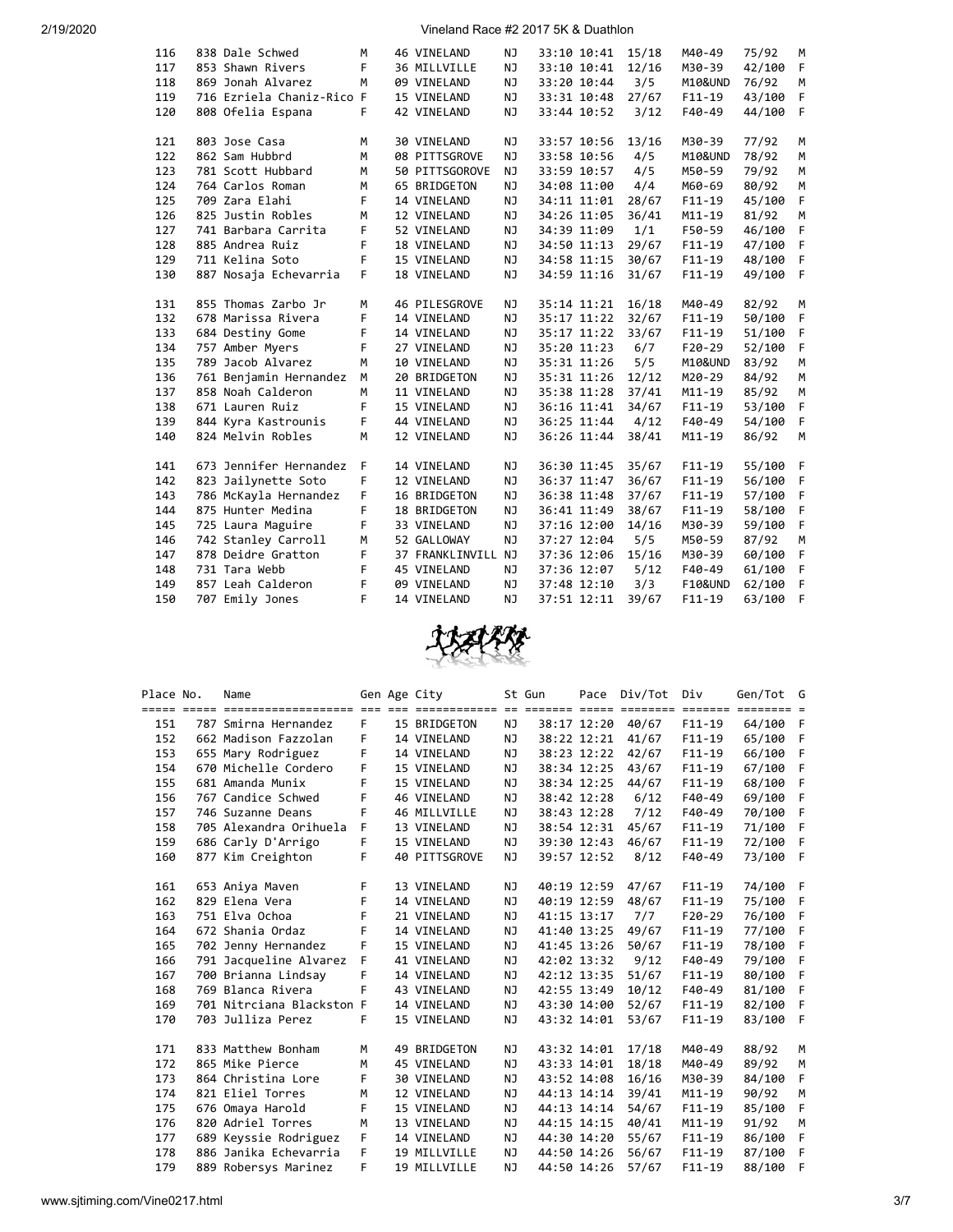| 180 | 836 Josh Medina        | M  | 15 VINELAND | ΝJ  | 45:56 14:47       | 41/41 | M11-19   | 92/92    | M   |
|-----|------------------------|----|-------------|-----|-------------------|-------|----------|----------|-----|
| 181 | 841 Alyssa Webb        | F. | 15 VINELAND | ΝJ  | 45:58 14:48       | 58/67 | $F11-19$ | 89/100 F |     |
| 182 | 656 Monica Morales     | F  | 14 VINELAND | ΝJ  | 46:46 15:04       | 59/67 | $F11-19$ | 90/100 F |     |
| 183 | 708 Tahira Davis       | F. | 17 VINELAND | NJ. | 46:47 15:04       | 60/67 | $F11-19$ | 91/100 F |     |
| 184 | 693 Kiara Webster      | F. | 16 VINELAND | NJ. | 46:48 15:04       | 61/67 | $F11-19$ | 92/100 F |     |
| 185 | 651 Brenna Jimenez     | F. | 15 VINELAND | NJ. | 47:18 15:14 62/67 |       | $F11-19$ | 93/100 F |     |
| 186 | 695 Abigail Tollinchi  | F. | 14 VINELAND | NJ. | 47:19 15:14 63/67 |       | $F11-19$ | 94/100 F |     |
| 187 | 661 Camelia Silva      | F  | 14 VINELAND | NJ. | 47:33 15:19       | 64/67 | $F11-19$ | 95/100 F |     |
| 188 | 710 Jackeirys Gonzalez | F  | 14 VINELAND | NJ. | 47:50 15:24 65/67 |       | $F11-19$ | 96/100 F |     |
| 189 | 856 Leslie Rivera      | F  | 45 VINELAND | NJ. | 47:56 15:26       | 11/12 | F40-49   | 97/100 F |     |
| 190 | 859 Jasmin Calderon    | F. | 42 VINELAND | NJ. | 48:15 15:32       | 12/12 | $F40-49$ | 98/100 F |     |
| 191 | 679 Mia Haines         | F. | 14 VINELAND | NJ  | 48:31 15:37       | 66/67 | $F11-19$ | 99/100 F |     |
| 192 | 717 Darashia Carter    | F  | 13 VINELAND | ΝJ  | 48:33 15:38       | 67/67 | $F11-19$ | 100/100  | - F |
|     |                        |    |             |     |                   |       |          |          |     |



# Award Listings

## VINELAND SUMMER SERIES 5K OVERALL WINNERS

## TOP MALE FINISHERS

|    | Place O'All No. | Name                  | Ag City      |    | St Time |
|----|-----------------|-----------------------|--------------|----|---------|
|    |                 |                       |              |    |         |
| 1  | 1               | 748 Matthew Van Orden | 31 VINELAND  | NJ | 18:05   |
| 2  | 2               | 722 Josh Loew         | 18 NEWPORT   | ΝJ | 18:09   |
| 3  | 3               | 646 Jordan Pitt       | 17 VINELAND  | ΝJ | 18:28   |
| 4  | 4               | 713 Jason Hgland      | 19 AUDUBON   | NJ | 18:54   |
| 5  | 5               | 724 Edgar Cruz        | 17 VINELAND  | NJ | 18:58   |
| 6  | 6               | 758 Estevan Barreras  | 27 MILLVILLE | NJ | 19:13   |
| 7  | 7               | 849 Mechi Troxler     | 17 VINELAND  | NJ | 19:13   |
| 8  | 8               | 868 Yanatan Casas     | 16 BRIDGETON | NJ | 19:42   |
| 9  | 9               | 696 Sergio Custodio   | 29 VINELAND  | ΝJ | 20:13   |
| 10 | 10              | 815 Zachary Williams  | 14 AUDUBON   | ΝJ | 20:15   |

## TOP FEMALE FINISHERS

|    | Place O'All No. | Name                  | Ag City      |    | St Time |
|----|-----------------|-----------------------|--------------|----|---------|
|    |                 |                       |              |    |         |
| 1  | 16              | 828 Alana Sasdelli    | 15 VINELAND  | ΝJ | 21:13   |
| 2  | 18              | 650 Anna Centuolo     | 37 VINELAND  | ΝJ | 21:24   |
| 3  | 29              | 721 Sara Loew         | 16 NEWPORT   | NJ | 22:51   |
| 4  | 38              | 755 Kimberly Zarate   | 15 VINELAND  | NJ | 23:48   |
| 5  | 46              | 827 Okzana Gault      | 16 BRIDGETON | NJ | 24:49   |
| 6  | 48              | 728 Audrey O'Neill    | 17 VINELAND  | NJ | 24:55   |
| 7  | 54              | 660 Jessica Melo      | 15 VINELAND  | ΝJ | 25:35   |
| 8  | 55              | 802 Xochil Ramirez    | 28 VINELAND  | NJ | 25:59   |
| 9  | 57              | 749 Amanda McCloskey  | 27 VINELAND  | NJ | 26:19   |
| 10 | 60              | 762 Ibette Cruz-Lopez | 19 VINELAND  | ΝJ | 26:38   |



## AGE GROUPS

# MALE AGE GROUP: 1 - 10

|               | Place O'All No. | Name               | Age City      |     | St Time |
|---------------|-----------------|--------------------|---------------|-----|---------|
|               |                 |                    |               |     |         |
| $\mathbf{1}$  | 34              | 871 Luke Price     | 08 PITTSGROVE | NJ. | 23:27   |
| $\mathcal{P}$ | 41              | 776 Doninic Cocove | 10 BRIDGETON  | N J | 24:15   |
| 3.            | 118             | 869 Jonah Alvarez  | 09 VINELAND   | N J | 33:20   |
| 4             | 122             | 862 Sam Hubbrd     | 08 PITTSGROVE | N J | 33:58   |
| 5.            | 135             | 789 Jacob Alvarez  | 10 VTNFI AND  | ΝJ  | 35:31   |

# FEMALE AGE GROUP: 1 - 10

| Place O'All No. | Name                |     | Age City     |     | St Time |
|-----------------|---------------------|-----|--------------|-----|---------|
|                 |                     | ___ |              |     |         |
| 91              | 851 Masyiah Brawner |     | 10 VTNFI AND | N T | 30:16   |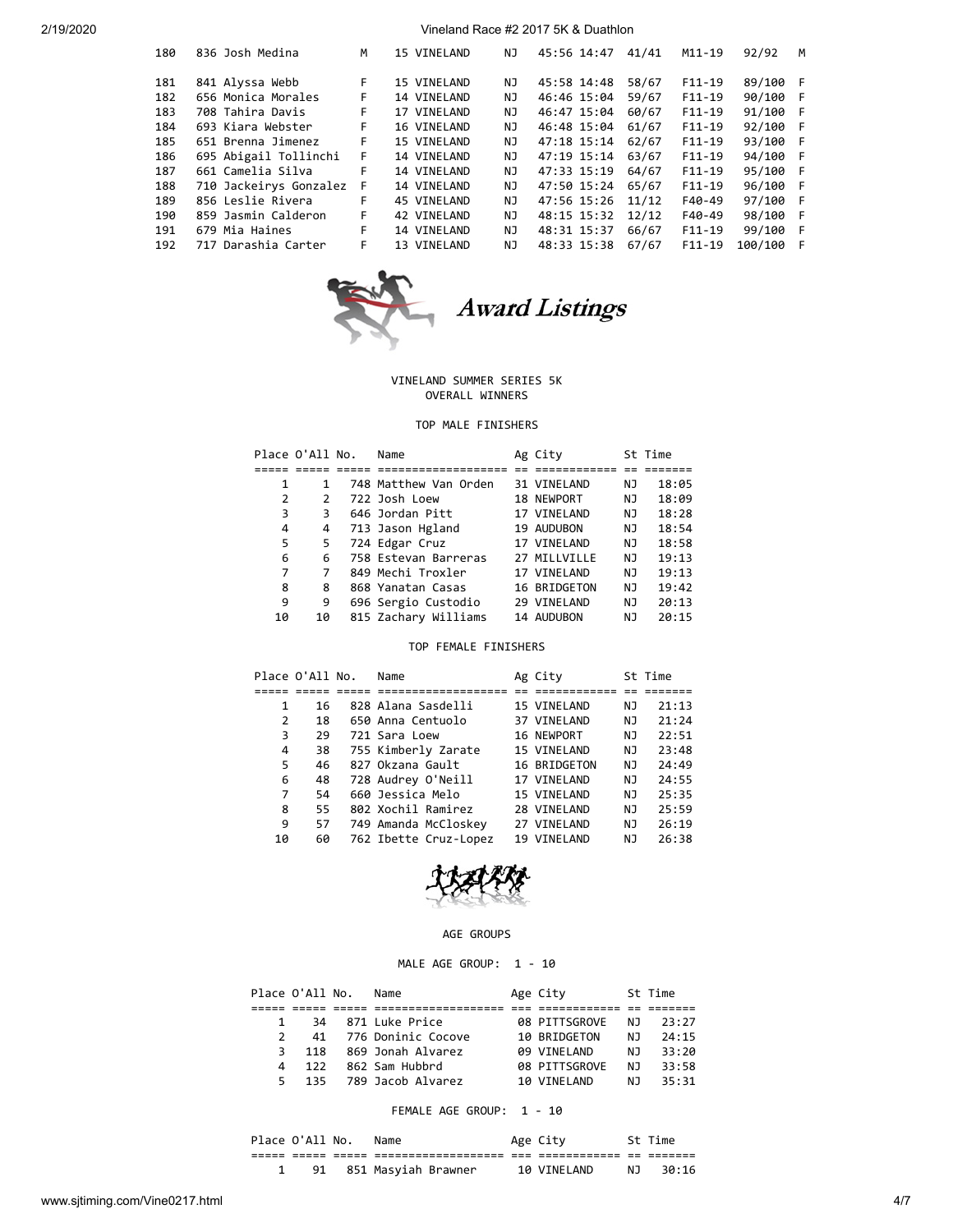|  | 2 105 779 Aubrey Harrell | 08 MAYS LANDING NJ 31:52 |  |          |
|--|--------------------------|--------------------------|--|----------|
|  | 3 149 857 Leah Calderon  | 09 VINELAND              |  | NJ 37:48 |

# MALE AGE GROUP: 11 - 19

|    | Place O'All No. | Name                    | Age City       |    | St Time |
|----|-----------------|-------------------------|----------------|----|---------|
|    |                 |                         |                |    |         |
| 1  | $\mathcal{P}$   | 722 Josh Loew           | 18 NEWPORT     | ΝJ | 18:09   |
| 2  | 3               | 646 Jordan Pitt         | 17 VINELAND    | NJ | 18:28   |
| 3  | 4               | 713 Jason Hgland        | 19 AUDUBON     | ΝJ | 18:54   |
| 4  | 5               | 724 Edgar Cruz          | 17 VINELAND    | ΝJ | 18:58   |
| 5  | 7               | 849 Mechi Troxler       | 17 VINELAND    | NJ | 19:13   |
| 6  | 8               | 868 Yanatan Casas       | 16 BRIDGETON   | NJ | 19:42   |
| 7  | 10              | 815 Zachary Williams    | 14 AUDUBON     | ΝJ | 20:15   |
| 8  | 14              | 850 Dustin Sutton       | 19 PORT NORRIS | NJ | 20:48   |
| 9  | 17              | 658 Christian Rodriguez | 16 VINELAND    | ΝJ | 21:19   |
| 10 | 21              | 816 Peter McLaughlin    | 16 AUDUBON     | ΝJ | 21:29   |

# FEMALE AGE GROUP: 11 - 19

|    | Place O'All No. | Name                    | Age City     |    | St Time |
|----|-----------------|-------------------------|--------------|----|---------|
|    |                 |                         |              |    |         |
| 1  | 16              | 828 Alana Sasdelli      | 15 VINELAND  | ΝJ | 21:13   |
| 2  | 29              | 721 Sara Loew           | 16 NEWPORT   | ΝJ | 22:51   |
| 3  | 38              | 755 Kimberly Zarate     | 15 VINELAND  | ΝJ | 23:48   |
| 4  | 46              | 827 Okzana Gault        | 16 BRIDGETON | NJ | 24:49   |
| 5. | 48              | 728 Audrey O'Neill      | 17 VINELAND  | ΝJ | 24:55   |
| 6  | 54              | 660 Jessica Melo        | 15 VINELAND  | ΝJ | 25:35   |
| 7  | 60              | 762 Ibette Cruz-Lopez   | 19 VINELAND  | ΝJ | 26:38   |
| 8  | 62              | 866 Abigail Perez       | 13 BRIDGETON | ΝJ | 26:45   |
| 9  | 65              | 727 Nayeh Garcia        | 18 BRIDGETON | ΝJ | 27:14   |
| 10 | 66              | 847 Meadoe Harrell-Alva | 16 VINELAND  | ΝJ | 27:25   |

# MALE AGE GROUP: 20 - 29

|    | Place O'All No. | Name                 | Age City           |    | St Time |
|----|-----------------|----------------------|--------------------|----|---------|
|    |                 |                      |                    |    |         |
| 1  | 6               | 758 Estevan Barreras | 27 MILLVILLE       | ΝJ | 19:13   |
| 2  | 9               | 696 Sergio Custodio  | 29 VINELAND        | ΝJ | 20:13   |
| 3  | 13              | 830 Mark Groshen     | 23 VINELAND        | ΝJ | 20:37   |
| 4  | 19              | 760 Steven Rosado    | 28 VINELAND        | ΝJ | 21:26   |
| 5  | 25              | 854 Brandon Herrera  | 21 VINELAND        | ΝJ | 22:19   |
| 6  | 26              | 804 Ankit Sharma     | 21 VINELAND        | ΝJ | 22:20   |
| 7  | 30              | 843 Kevin Holmes     | 22 MTIIVTIIF       | ΝJ | 22:54   |
| 8  | 78              | 835 Ezekiel Sode     | 22 VINELAND        | ΝJ | 29:13   |
| 9  | 79              | 775 Dalvi Ihoa       | 25 VINELAND        | ΝJ | 29:29   |
| 10 | 90              | 881 Jonathan Strope  | 27 WILLIAMSTOWN NJ |    | 30:14   |

# FEMALE AGE GROUP: 20 - 29

|              | Place O'All No. | Name                 | Age City     |    | St Time |
|--------------|-----------------|----------------------|--------------|----|---------|
|              |                 |                      |              |    |         |
| $\mathbf{1}$ | 55              | 802 Xochil Ramirez   | 28 VINELAND  | ΝJ | 25:59   |
| 2            | 57              | 749 Amanda McCloskey | 27 VINELAND  | NJ | 26:19   |
| 3            | 82              | 735 Amanda Grissman  | 21 VINELAND  | NJ | 29:43   |
| 4            | 92              | 842 Katie Holmes     | 22 MTIIVTIIF | NJ | 30:27   |
| 5.           | 97              | 792 Leanne Kuhn      | 24 MILLVILLE | NJ | 31:24   |
| 6            | 134             | 757 Amber Myers      | 27 VINELAND  | NJ | 35:20   |
| 7            | 163             | 751 Elva Ochoa       | 21 VINELAND  | ΝJ | 41:15   |

## MALE AGE GROUP: 30 - 39

|    | Place O'All No. | Name                  | Age City       |     | St Time |
|----|-----------------|-----------------------|----------------|-----|---------|
|    |                 |                       |                |     |         |
|    |                 | 748 Matthew Van Orden | 31 VINELAND    | ΝJ  | 18:05   |
| 2  | 2Q              | 848 Matthew Hicks     | 31 LANDISVILLE | ΝJ  | 21:26   |
| 3  | 33              | 726 Marc Maguire      | 38 VINELAND    | NJ  | 23:18   |
| 4  | 58              | 845 Altun Curtis      | 30 VINELAND    | NJ  | 26:24   |
| 5. | 72              | 771 Oscar Hernandez   | 36 VINELAND    | N J | 28:04   |
| 6  | 108             | 884 Corey Nichols     | 37 VINELAND    | NJ  | 32:01   |
|    | 121             | 803 Jose Casa         | 30 VINELAND    | N J | 33:57   |

## FEMALE AGE GROUP: 30 - 39

|  | Place O'All No. |      | Name              |            | Age City    |      | St Time |
|--|-----------------|------|-------------------|------------|-------------|------|---------|
|  | _____           | ---- | ----------------- | ---<br>___ |             | $ -$ |         |
|  | 18              |      | 650 Anna Centuolo |            | 37 VINELAND | N T  | 21:24   |